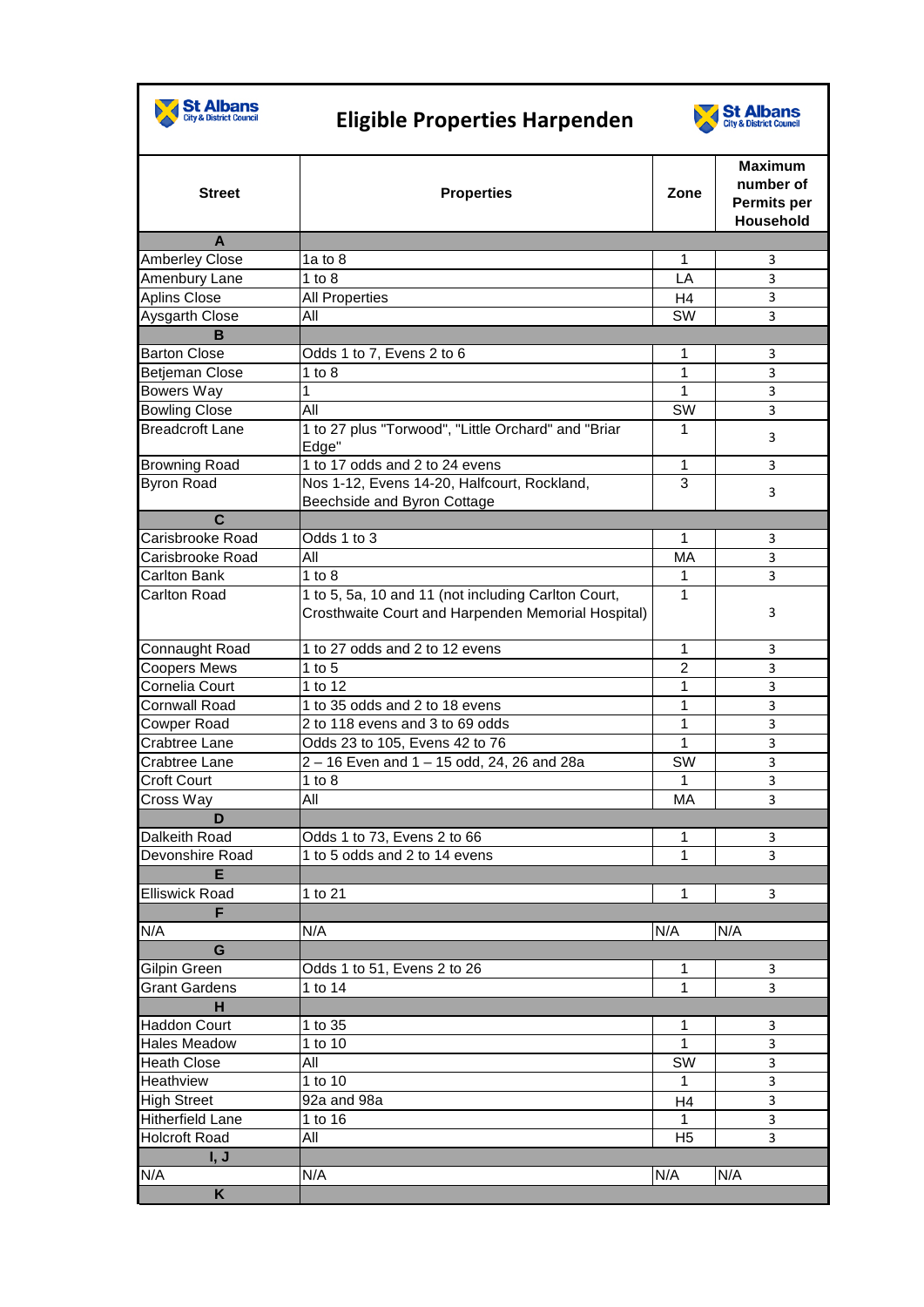| Kipling Way              | 1 to 32 plus "Fetlar"                                   | 1              | 3           |
|--------------------------|---------------------------------------------------------|----------------|-------------|
| Kirkdale Road            | All Properties                                          | H4             | 3           |
|                          |                                                         |                |             |
| Lavendon                 | <b>All Properties</b>                                   | H4             | 3           |
| Leyton Green             | 6, 7, 15, Leyton House                                  | LA             | 3           |
| Leyton Road              | 30 to 42                                                | 2              | 3           |
| Leyton Road              | 25, 26, 27                                              | LA             | 3           |
| Linden Court             | 1 to 10                                                 | 1              | 3           |
| Lodge Gardens            | 1 to 15                                                 | 1              | 3           |
| <b>Luton Road</b>        | 42, 42A and 44                                          | 3              | 3           |
| Lyndhurst Drive          | Odds 1 to 9, 11, 15, 19 Evens 2 to 20                   | 1              | 3           |
| <b>Lyndhurst Gardens</b> | 1 & 2                                                   | 1              | 3           |
| M                        |                                                         |                |             |
| <b>Maldon Court</b>      | 1 to 16                                                 | 1              | 3           |
| <b>Manland Avenue</b>    | Odds 7 to 31, Evens 6 to 24                             | 1              | 3           |
| <b>Manland Avenue</b>    | Αll                                                     | МA             | 3           |
| <b>Manland Avenue</b>    | Odds 1 to 7 and evens 2 to 8                            | 1              | 3           |
| Manland Way              | Evens 2 to 26                                           | $\mathbf{1}$   | 3           |
| <b>Meadow Walk</b>       | All                                                     | SW             | 3           |
| <b>Milton Road</b>       | 5 to 69 odds (not including Chiltern Court and Strakers | $\mathbf{1}$   |             |
|                          | Court) and 2 to 36 evens (not including Avon Court,     |                |             |
|                          | Beaumont Court, Coleridge Court, Copper Beaches,        |                | 3           |
|                          | Furzedown Court, Milton Court and Poets Corner)         |                |             |
|                          |                                                         |                |             |
| N                        |                                                         |                |             |
| Nightingale Mews         | 1 to $7$                                                | $\overline{c}$ | 3           |
| O                        |                                                         |                |             |
| Overstone Road           | Odds 1 to 123, Evens 2 to 112                           | 1              | 3           |
| P                        |                                                         |                |             |
| Pigeonwick               | 1 to 13                                                 | 1              | 3           |
| Poets Court              | 1 to 34                                                 | 1              | 3           |
| Q                        |                                                         |                |             |
| Queens Road              | All                                                     | <b>SW</b>      | 3           |
| R                        |                                                         |                |             |
| N/A                      | N/A                                                     | N/A            | N/A         |
| S                        |                                                         |                |             |
| <b>Sauncey Avenue</b>    | 1 and 7 to 31 odds and 6 to 50 evens                    | 1              | 3           |
| Shakespeare Road         | 1 to 9 odds and 2 to 30 evens                           | 1              | $\mathsf 3$ |
| <b>Shelley Court</b>     | 1 to 19                                                 | $\mathbf{1}$   | 3           |
| Southdown Road           | 47 - 57 and Southdown House                             | SW             | 3           |
| Spenser Road             | 1 to 24                                                 | 1              | 3           |
| St Albans Road           | 1 to 4, The Silver Cup                                  | $\overline{2}$ | 3           |
| <b>Station Road</b>      | 58 to 112 evens and 19 to 67 odds                       | 1              | 3           |
| <b>Station Road</b>      | 110 to 172 evens, 69 to 97 odds and Ambleside           | MA             | 3           |
| <b>Stewart Road</b>      | 4 to 56 evens and 1 to 33 odds                          | 1              | 3           |
| Sun Lane                 | 10 to 36 evens                                          | 1              | 3           |
| T                        |                                                         |                |             |
| Tennyson Road            | Odds 1 to 47, Evens 2 to 58                             | 1              | 3           |
| The Cedars               | 1 to 39 evens                                           | 1              | 3           |
| The Mews                 | 1 to $8$                                                | 1              | 3           |
| <b>Timbers Court</b>     | <b>All Properties</b>                                   | H <sub>4</sub> | 3           |
| <b>Topstreet Way</b>     | 2,4,11,13,15,19,21,23,28,29,30,31,32,33,34,35,36,38,    | 1              | 3           |
|                          | 40,42                                                   |                |             |
| <b>Townsend Road</b>     | Nos 1-17, Odds 19-25                                    | 3              | 3           |
| U, V                     |                                                         |                |             |
| N/A                      | N/A                                                     | N/A            | N/A         |
| W                        |                                                         |                |             |
| Wavenney Road            | All                                                     | МA             | 3           |